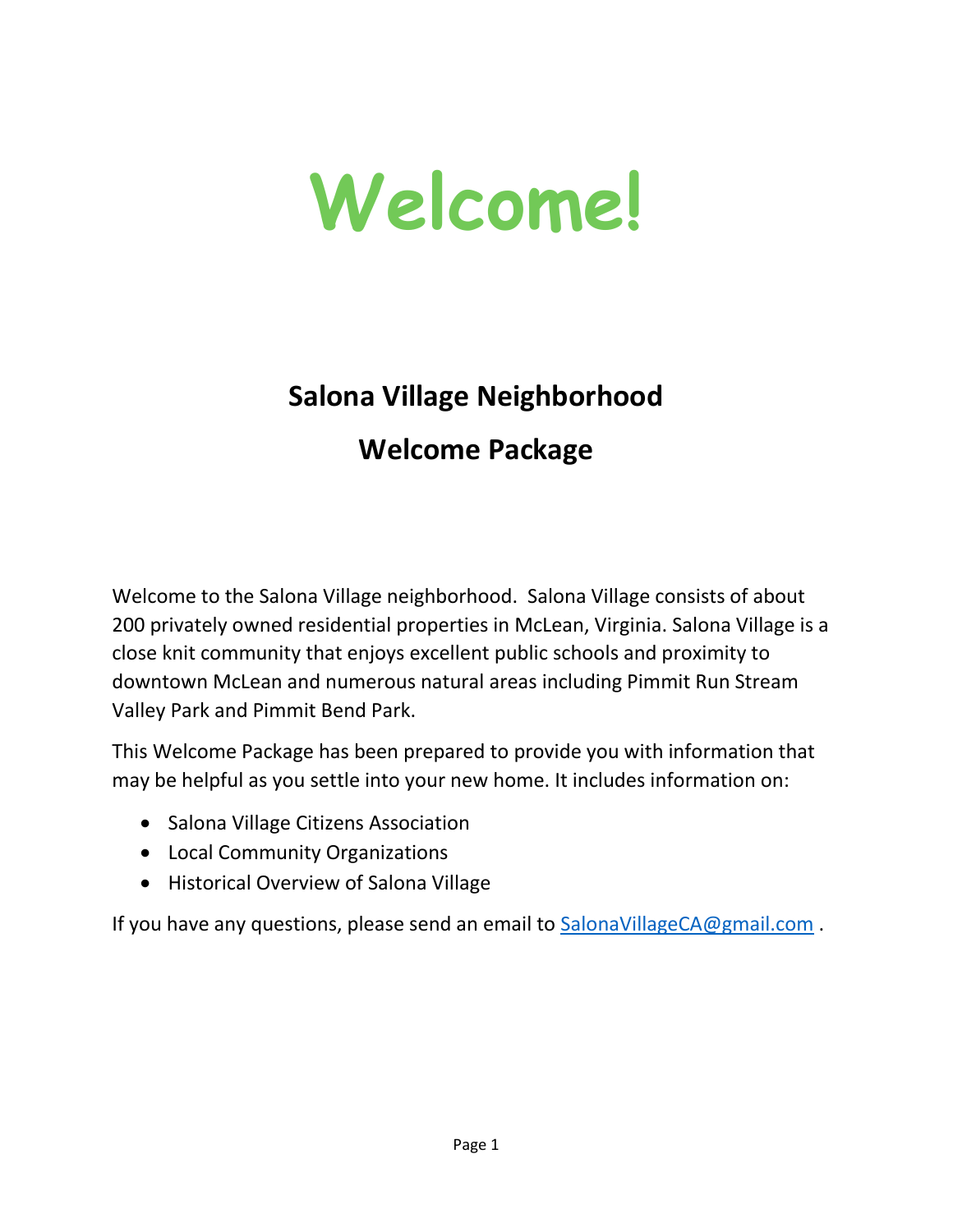

## **Salona Village Citizens Association**

The Salona Village Citizens Association (SVCA) is an organization of Salona Village owneroccupants created as a non-partisan mechanism to discuss matters of community interest and develop and promote a sense of community among the residents of the neighborhood.

Each owner-occupied household in Salona Village is eligible to become a member of the SVCA. Annual dues requested are \$10/household. Membership can be requested online at [www.salonavillage.org](http://www.salonavillage.org/) .

The following individuals currently serve as elected officials of SVCA and constitute the current Executive Board:

Sharon Gamble, President Jack Reutmann, Vice President Barbara Ryan, Secretary Jann Thompson, Treasurer Email: [SalonaVillageCA@gmail.com](mailto:SalonaVillageCA@gmail.com)

A copy of the SVCA Constitution can be requested by sending an email request to [SalonaVillageCA@gmail.com](mailto:SalonaVillageCA@gmail.com)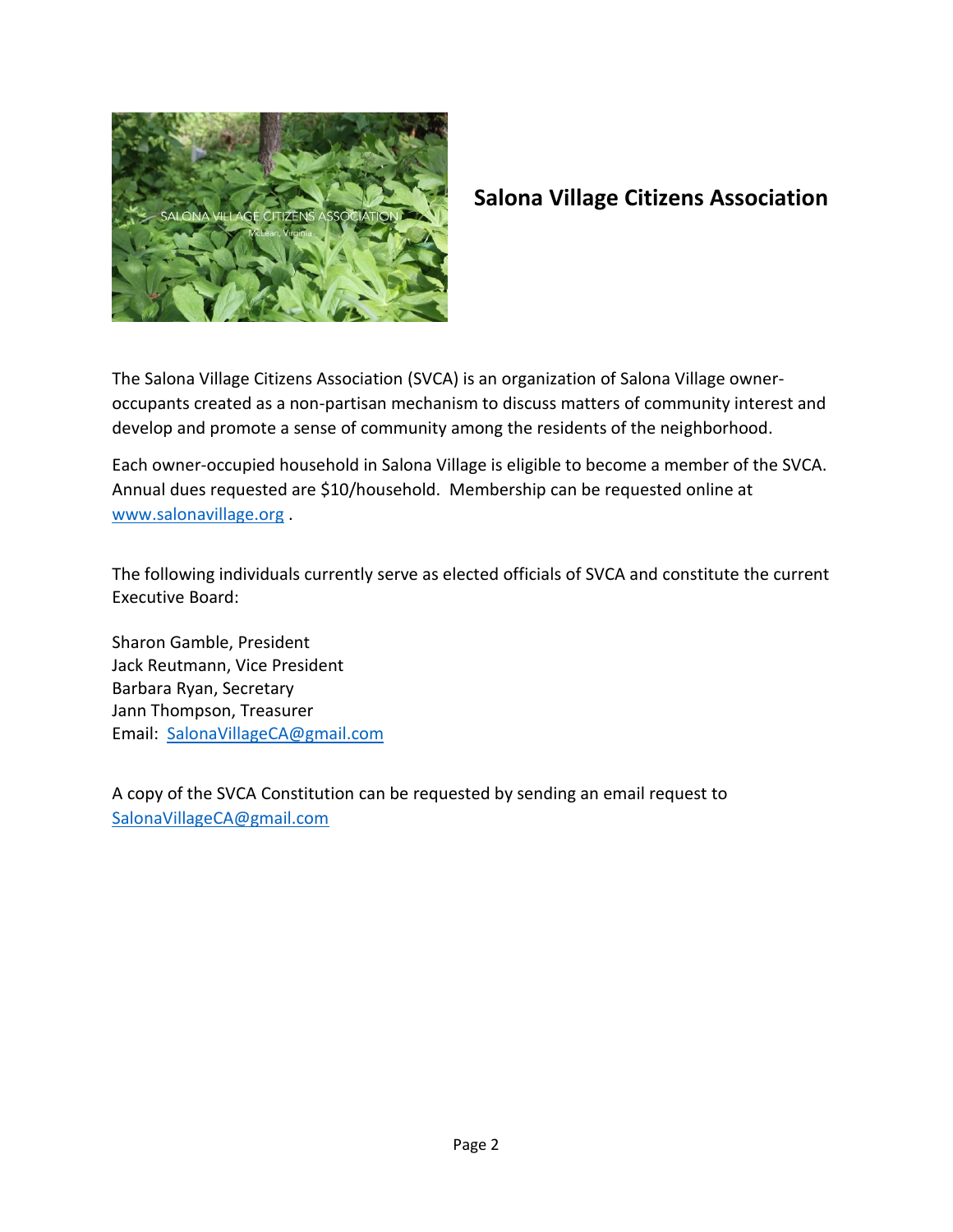

## **Local Community Services and Organizations**

- McLean Community Center (MCC): The MCC offers a continuing program of activities for adults and children, including a wide range of classes, lectures, study tours, camps, art exhibits, theatre performances, and specialty shows. Website: www.mcleancenter.org 1234 Ingleside Ave. McLean, VA 22101 703-790-0123 | TTY: 711
- Dolley Madison Library: Located across the street from the MCC, the Dolley Madison Library houses a collection including include a variety of books and media for all ages, with emphasis on popular fiction and nonfiction. Library staff provide programs and events that appeal to all members of our community, including book clubs and discussion groups. Website: https://www.fairfaxcounty.gov/library/branches/dolley-madison 244 Oak Ridge Ave McLean, VA, 22101-2818 703-356-0770 | TTY: 711

Glass Recycling Bin: The purple bin for glass recycling is located in the rear of the Library parking lot.

 McLean District Police Station: The McLean Police Substation is staffed with 132 sworn officers plus 28 civilian staff members. It covers the McLean, Merrifield, Dunn Loring, Falls Church, Tysons, and Great Falls areas. Website: <https://www.fairfaxcounty.gov/police/district/mclean> 1437 Balls Hill Road McLean, VA, 22101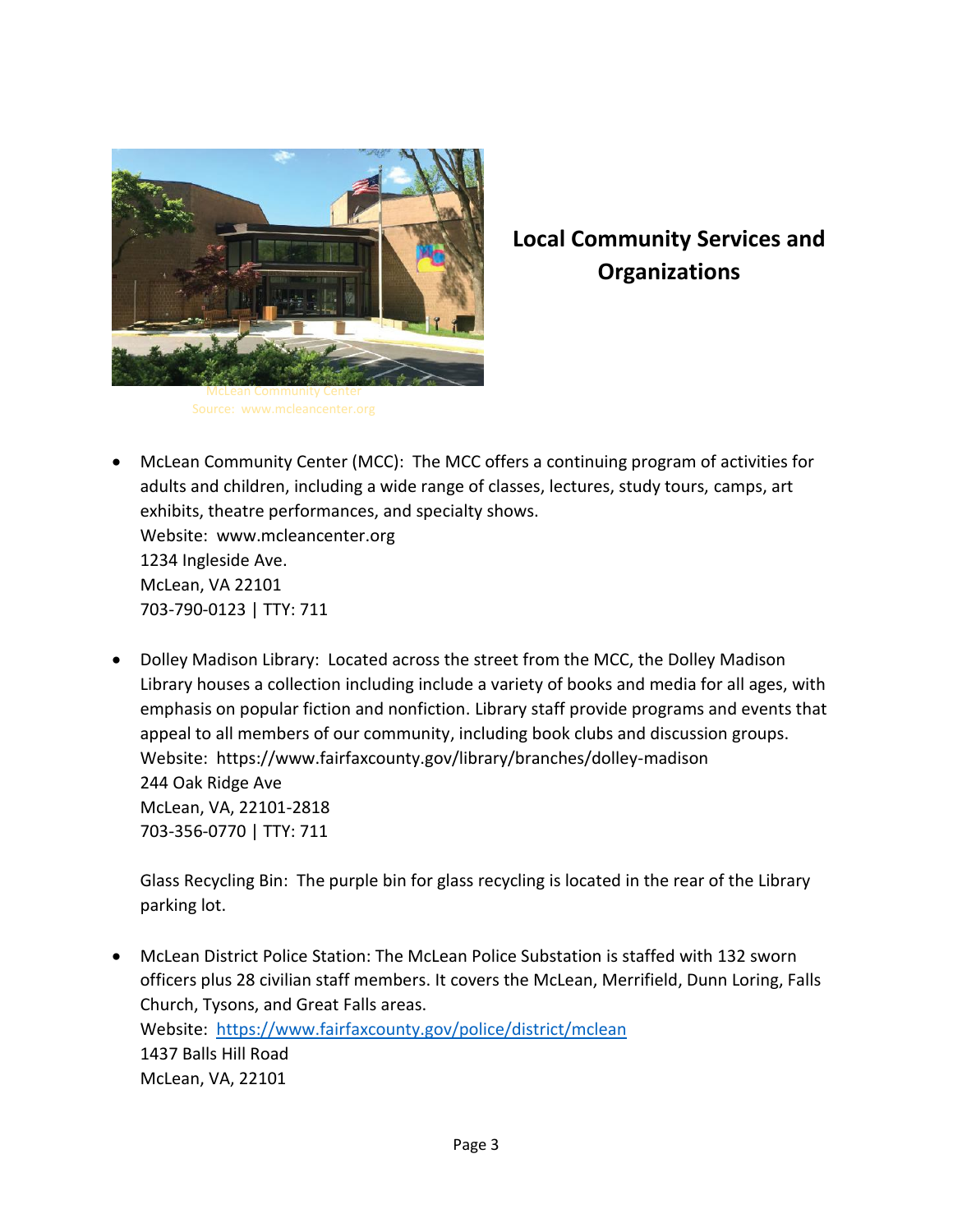McLean Citizens Association (MCA): The MCA is a volunteer, non-governmental organization that has served since 1914 as an unofficial town council for the residents of the McLean Area, which has no governmental structure of its own. MCA has provided a forum for McLean area residents to have a voice in resolving community problems and county-wide issues affecting the area.

Website: [www.mca-va.clubexpress.com](http://www.mca-va.clubexpress.com/)

- McLean Project for the Arts: The mission of McLean Project for the Arts (MPA) is to exhibit the work of emerging and established artists from the mid-Atlantic region; to promote public awareness and understanding of the concepts of contemporary art; and to offer instruction and education in the visual arts. Website: [www.mpaart.org](http://www.mpaart.org/)
- McLean Central Park: The McLean Central Park is located at the intersection of Old Dominion Drive and Rt. 123. The Park features a gazebo and play area for young children. Parking is located at the back of the Dolley Madison Library parking lot.
- Lewinsville Park: Lewinsville Park includes multiple outdoor sports facilities, including two soccer fields, tennis courts, and rentable garden plots. This park is also the site of McLean Day in the Spring. 1659 Chain Bridge Rd. McLean, VA 22101
- Spring Hill Recreation Center: The Spring Hill Recreation Center offers a wide range of recreational facilities and services, including soccer fields, swimming pool, exercise equipment, fitness classes, and camps. Fees apply. Website: <https://www.fairfaxcounty.gov/parks/recenter/spring-hill> 1239 Spring Hill Road McLean, VA, 22102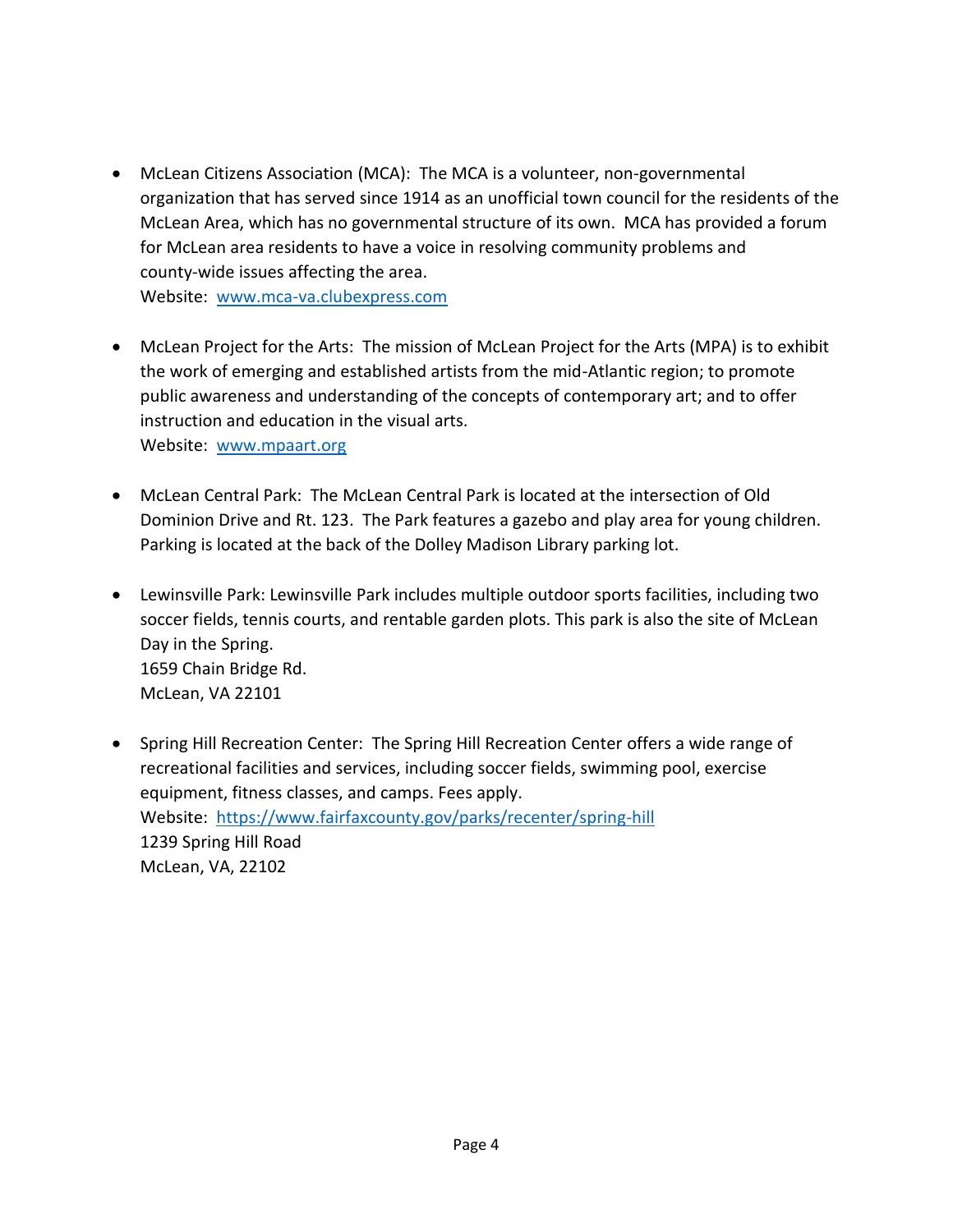- Share of Mclean: Share is a 501 (c) (3) non-profit organization, all-volunteer organization which provides emergency financial, food, clothes, and other support services to neighbors in need. To volunteer, please visit the Share Website. Website: [www.shareofmclean.org](http://www.shareofmclean.org/) Food Pantry and Clothing Room: McLean Baptist Church 1367 Chain Bridge Road McLean, VA 22101
- Farmers Market: The weekly Farmer's Market is located in the Lewinsville Park. It is typically open on Fridays, from 8am to noon from mid-June to mid-November. For specifics, please check the website.

<https://www.fairfaxcounty.gov/parks/farmersmarkets/mclean> Lewinsville Park 1659 Chain Bridge Rd. McLean, VA 22101